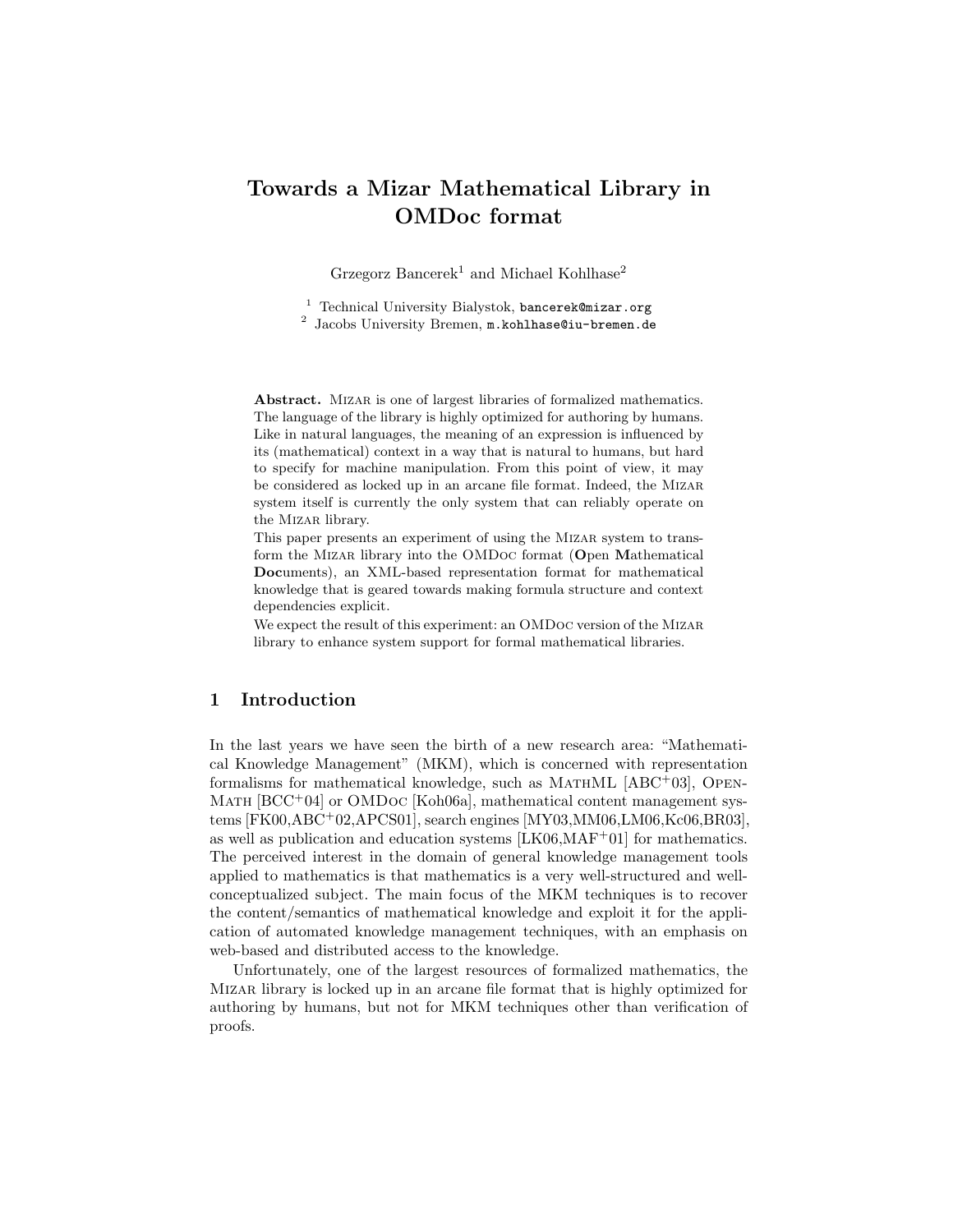#### 1.1 The Mizar Mathematical Library

Mizar is a representation format for mathematics that is close to mathematical vernacular used in publications and a deduction system for verifying proofs in the Mizar language. The continual development of the Mizar system has resulted a centrally maintained library of mathematics (the Mizar mathematical library MML). The MML is a collection of Mizar articles: text-files that contain theorems and definitions, and proofs. Currently the MML (version 4.76.959) contains 959 articles with 43149 theorems and 8185 definitions. Introductory information on Mizar and the MML can be found in [Miz,RST01,TR99,Wie99]. For the rest of this paper, we assume that the reader is at least superficially familiar with these basic texts.

The Mizar language is based on Tarski-Grothendiek set theory [Try90], it is essentially a first-order logic<sup>3</sup> with an extremely expressive type systems that features dependent types as well as predicate restrictions, [Ban03]. This Mizar language — in particular the type system and the input syntax — are highly optimized for authoring by humans. Consider for instance the following theorem:

```
for A being set holds
 A is finite iff ex f being Function st rng f = A \& dom f in omega
```
For a skilled mathematician this can be almost read and understood without Mizar-specific training. Like in natural languages, the meaning of an expression is influenced by its (mathematical) context in a way that is natural to humans, but hard to specify for machine manipulation. For example, Mizar allows the following types:

```
reflexive transitive antisymmetric Relation
normal Subgroup of G
onto Element of MonoSeq(A)
```
As we see, Mizar types consist of 2 parts: a cluster of adjectives (possibly empty) and a radix type. The cluster of adjective for the last type listed above consists of one adjective onto and Element of MonoSeq $(A)$  is the radix type of it. In internal presentation, the adjective onto is recognized as an adjective with two arguments: the set NAT of natural numbers and the finite set A and the base type of the adjective is Relation of NAT, A. This reconstruction is done from the context. The set  $MonoSeq(A)$  is a subset of Funcs (NAT, A) and then the Element of MonoSeq(A) is also an element of Funcs(NAT, A). Further, elements of Funcs(NAT, A) are Function of NAT, A which widens in sequence to Relation of NAT, A. The last type fits to the definition of the adjective onto and therefore the arguments of the last type are taken as the arguments of the adjective.

The Mizar system itself is currently the only system that can reliably operate on the Mizar library.

This paper presents a series of experiments of using the Mizar system to transform the Mizar library into the OMDoc format (Open Mathematical

<sup>&</sup>lt;sup>3</sup> Technically, the Fraenkel Operator of MIZAR slightly transcends first-order expressivity, but the language is first-order in style.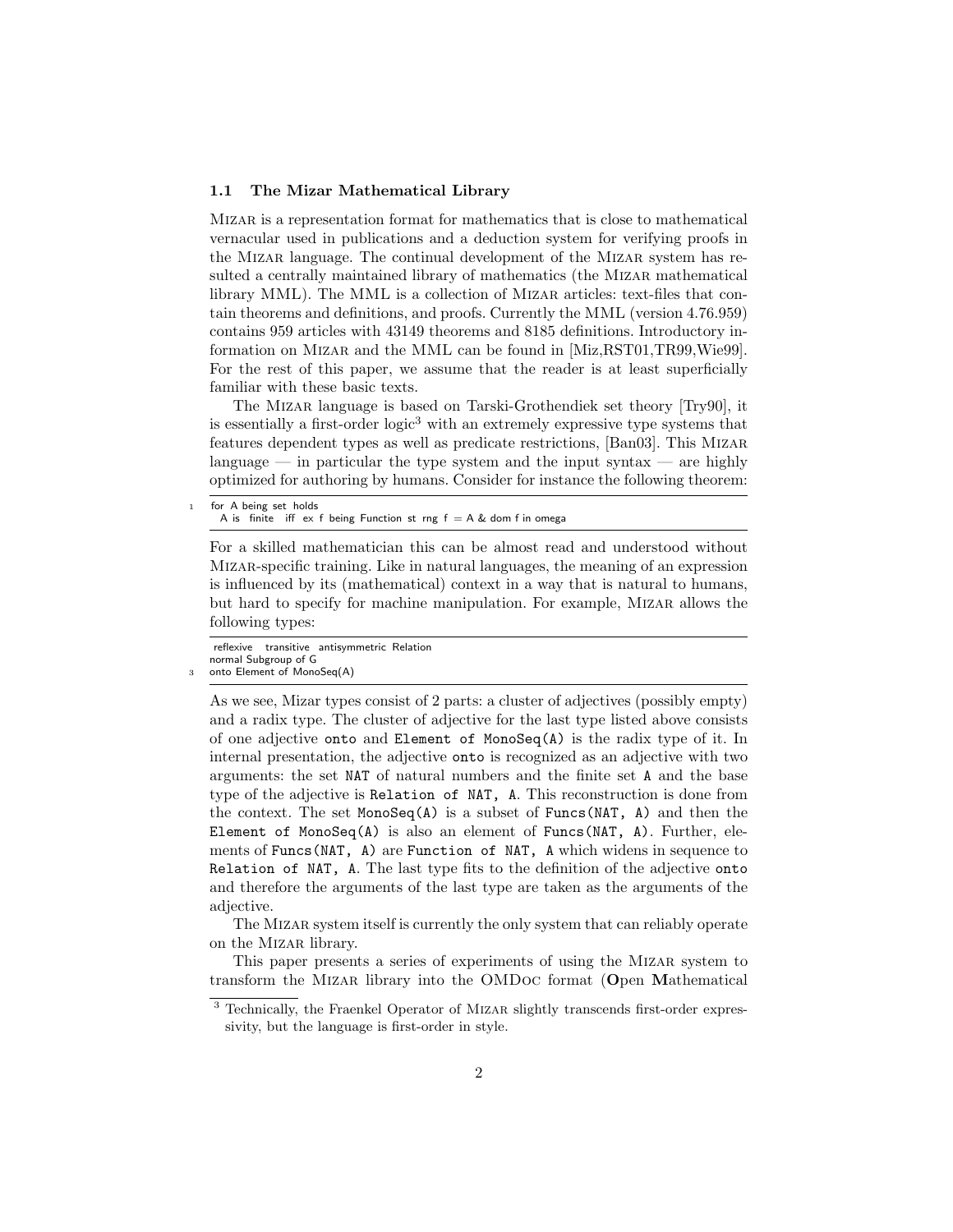Documents [Koh06a,omd]), an XML-based representation format for mathematical knowledge that is geared towards making formula structure and context dependencies explicit. We expect the result of this experiment: an OMDoc version of the Mizar library to enhance system support for formal mathematical libraries.

#### 1.2 OMDoc in a Nutshell (three levels of modeling)

The OMDoc (Open Mathematical Documents) format is a content markup scheme for (collections of) mathematical documents including articles, textbooks, interactive books, and courses. To achieve content and context markup for mathematical knowledge, OMDoc uses three levels of modeling corresponding to the concerns raised previously. We have visualized this architecture in Figure 1.

- Mathematical Formulae At the lowest level of mathematical formulae, OM-Doc uses the established standards OPENMATH  $[BCC^+04]$  and Content-MATHML  $[ABC^+03]$ . These provide content markup for the structure of mathematical formulae and context markup in the form of URI references in the symbol representations
- Mathematical Statements OMDoc provides an original markup scheme for making the structure of mathematical statements explicit. Again, we have content and context markup aspects. For instance the definition in the second row of Figure 1 contains an informal description of the definition as a first child and a formal description in the two recursive equations in the second and third children supported by the type attribute, which states that this is a recursive definition. The context markup in this example is simple: it states that this piece of markup pertains to a symbol declaration for the symbol plus in the current theory (presumably the theory arith1 ).
- Mathematical Theories At this level, OMDoc supplies original markup for clustering sets of statements into theories, and for specifying relations between theories by morphisms. By using this scheme, mathematical knowledge can be structured into reusable chunks. Theories also serve as the primary notion of context in OMDoc, they are the natural target for the context aspect of formula and statement markup.

All levels are augmented by markup for various auxiliary information that is present in mathematical documents, e.g. notation declarations, exercises, experimental data, program code, etc.

## 2 Translating Mizar

The motivations for a translation of the Mizar library are not particular to the OMDoc format, and it is therefore not very surprising that the work reported on in this paper is not the first attempt to translate the Mizar library. In fact there have been many translation experiments: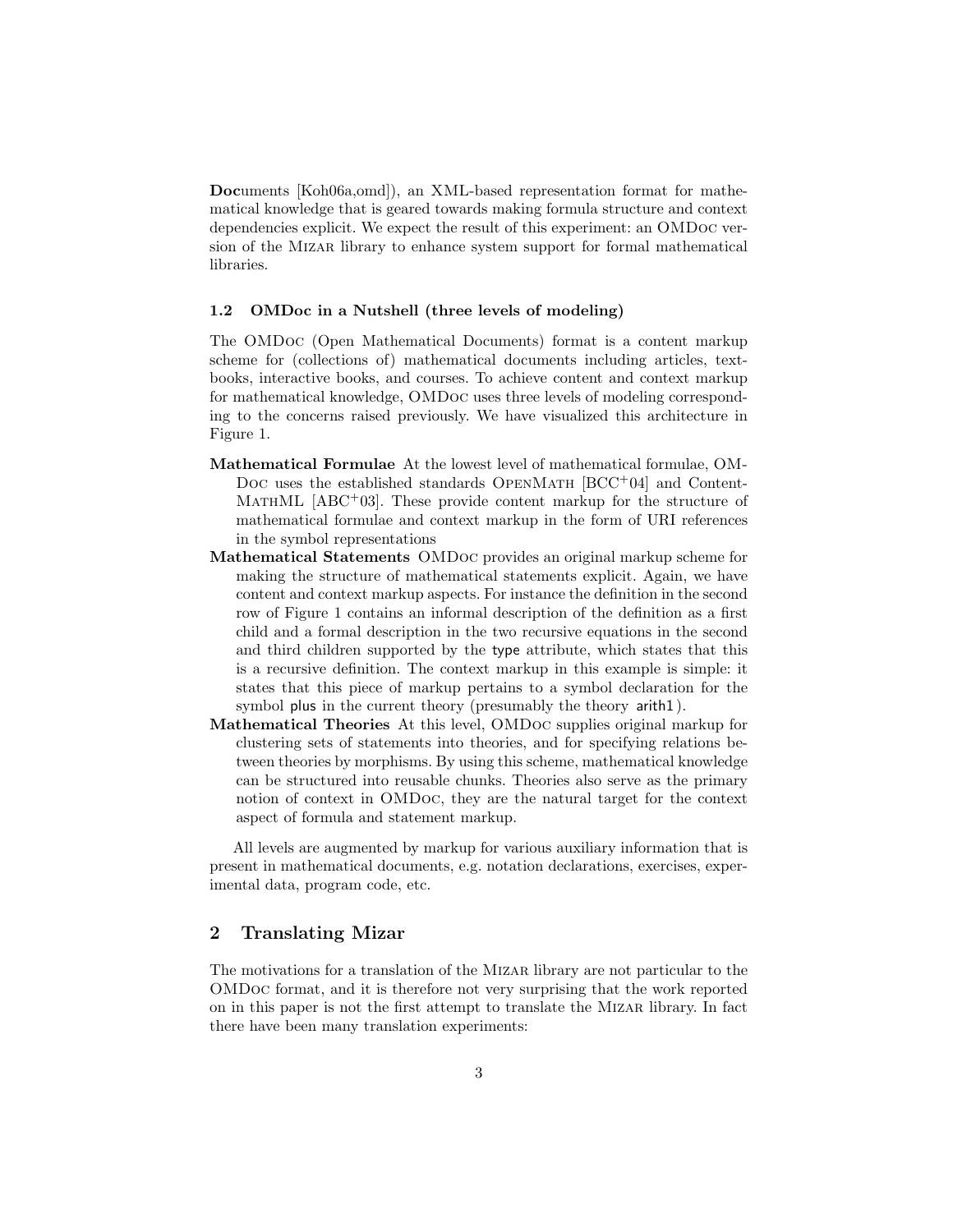| Level of Representation                                                                                                                                                     | OMDoc Example                                                                                                                                                                                                                                                                                              |
|-----------------------------------------------------------------------------------------------------------------------------------------------------------------------------|------------------------------------------------------------------------------------------------------------------------------------------------------------------------------------------------------------------------------------------------------------------------------------------------------------|
| <i>Theory Level:</i> Development Graph<br>- Inheritance via symbol-mapping<br>- Theory inclusion via proof-obligations<br>- Local (one-step) local link vs. global<br>links | Actualization<br>cons, nil,<br>$\frac{cons}{Elem}$ , <<br><u>.</u><br>$0, s, \mathbb{N}$<br>imports<br>imports<br>imports<br>induces<br>$\overline{0, s, \mathbb{N}},$<br>Elem, <sub>0</sub><br>theory-inclusion                                                                                           |
| <i>Statement Level:</i><br>- Axiom, definition, theorem, proof, ex-<br>$ample, \ldots$<br>- Structure explicit in statement forms<br>and references                         | $\lt$ definition for $=$ "#plus" type $=$ "recursive" $>$<br>$\langle$ CMP $>$ Addition is defined by<br>recursion on the second argument<br>$\langle$ /CMP $>$<br>$<$ FMP $>$ X + 0 = 0 $<$ /FMP $>$<br>$\langle$ FMP $> X + s(Y) = s(X + Y)\langle$ /FMP $>$<br>$\mathord{<} /$ definition $\mathord{>}$ |
| <i>Object Level:</i> OPENMATH/MATHML<br>- Objects as logical formulae<br>- Semantics by pointing to theory level                                                            | $<$ OMA $>$<br>$<$ OMS cd="arith1" name="plus" / $>$<br>$\langle$ OMV name="X" / $>$<br><oms cd="nat" name="zero"></oms><br>$\langle$ /OMA $>$                                                                                                                                                             |

Fig. 1. OMDoc in a Nutshell (the three levels of modeling)

The Mizar project produces a hyper-linked, pretty-printed version of the assertions of a MIZAR article for publication in the journal Formalized Mathematics [Ban06a] with its electronic counterpart the Journal of Formalized Mathematics [JFM]. The translation generates a human-oriented presentation of Mizar articles, where formulae are presented in mathematical notation LATEX and parts of the Mizar logical language are verbalized.

There have been various hand translations of selected Mizar articles for benchmarking automated theorem provers (see e.g. [DW97]). Of course this approach does not really scale to the whole MML. In 1997/8 Czeslaw Bylinski and Ingo Dahn translated parts of the MML into a PROLOG syntax by extending the Mizar system with a PROLOG generator.

Josef Urban has built an extension of the Mizar parser (now part of the Mizar) that allows to export the internal, disambiguated form of Mizar articles used by the Mizar system to other formats. In the first stage, Urban uses this to generate a first-order order(?) version of the MML to test automated theorem provers and independently verify (parts of) the MML. In this translation, the Mizar type system was relativized to obtain standard first-order formulae; the Fraenkel operator and Mizar schemas were not treated, since they are secondorder constructs. In current stage, Urban's extension reflects the internal form of Mizar article without relativization and, actually, is incorporated into the Mizar processor.

The first author uses the Mizar database and Urban's extension for information retrieval purposes. The MML Query system provides a web interface to and a query language the MML Query database; see [BR03,Ban06b] for details. Since this query interface is primarily intended for Mizar authors and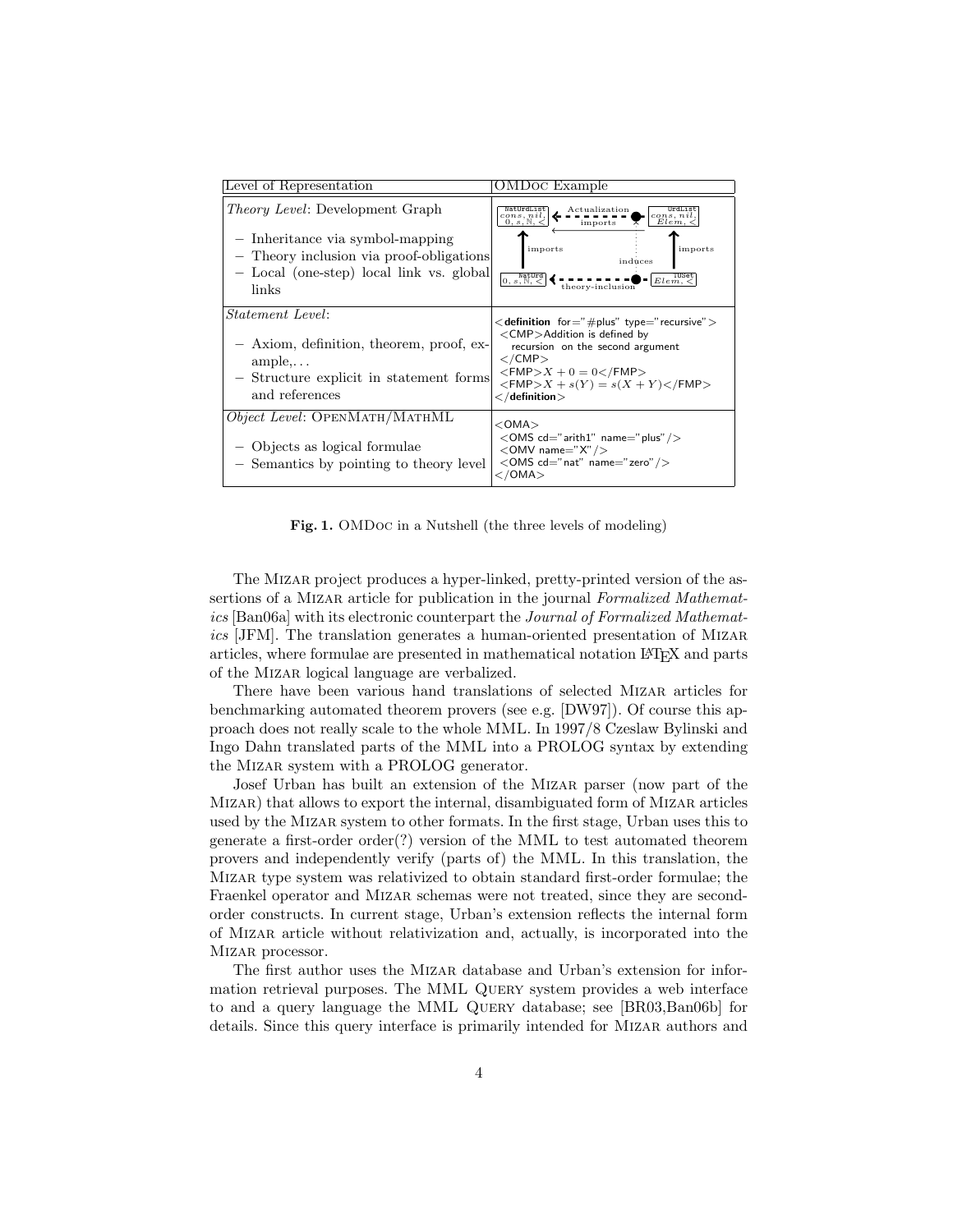developers, great care has been taken to ensure that no relevant structure of the Mizar language has been lost. In particular, the Mizar types have not been relativized away. Currently, the MML Query database contains small amount of data about proofs, since this was considered secondary for information retrieval purposes.

#### 2.1 General Issues in the Translation

When processing MIZAR text we have the choice between two levels of language available in the Mizar (see [Urb03,BR03,Ban06b]): The pattern-level language is the rich human-oriented input syntax in which Mizar articles are written, and the constructor-level, which is the unique machine-internal representation used in the Mizar proving engine.

The Mizar language is a language designed for the practical formalization of mathematics. To enable it Mizar allows synonyms for an overloading of symbols and patterns, Mizar allows homonyms, and Mizar allows also unambiguous tokenization dependent on lexical context (see three hindrances in text based searching in [Ban06b]). These features were used by different researchers to develop different parts of mathematics in MML. In the result, MML is full of notation conflicts on Pattern-level. To have adequate translation (mirroring the meaning of Mizar text), we should omitted such conflicts as, in general, the syntactic similarity doesn't implies semantic correlations. Eventually, we decided to use the unambiguous internal representation (constructor-level) in MML Query format as a source for the translation.

#### 2.2 The Translation of MML Data to OMDoc

Since version 7.2 the Mizar system produces quite detailed XML-based semantic description of Mizar articles at the constructor level [Urb05]. We build on this format for our translation<sup>4</sup>, using XSLT style sheets [XSL99]. To understand the process, let us look at a simple example from the article boole:

Listing 1.1. A MML theorem

```
theorem
       for X being set holds X \setminus / \{\} = Xproof
       let X be set;
5 thus X \setminus \diagup \{ \} c= X
       proof
          let x be set; assume x in X \setminus \{ \};
         then x in X or x in \{\} by XBOOLE_0:def 2;hence thesis by XBOOLE_0:def 1;
10 end;
        let \times be set
       assume \times in X:
```
<sup>4</sup> The work reported here extends an earlier translation experiment reported at the "30 years of Mizar" workshop at MKM 2005 in Bialowieza, Poland 2004. That was based on the MML Query database and specified the translations as special MML Query templates, which filled in the necessary information via MML QUERY queries [BR03].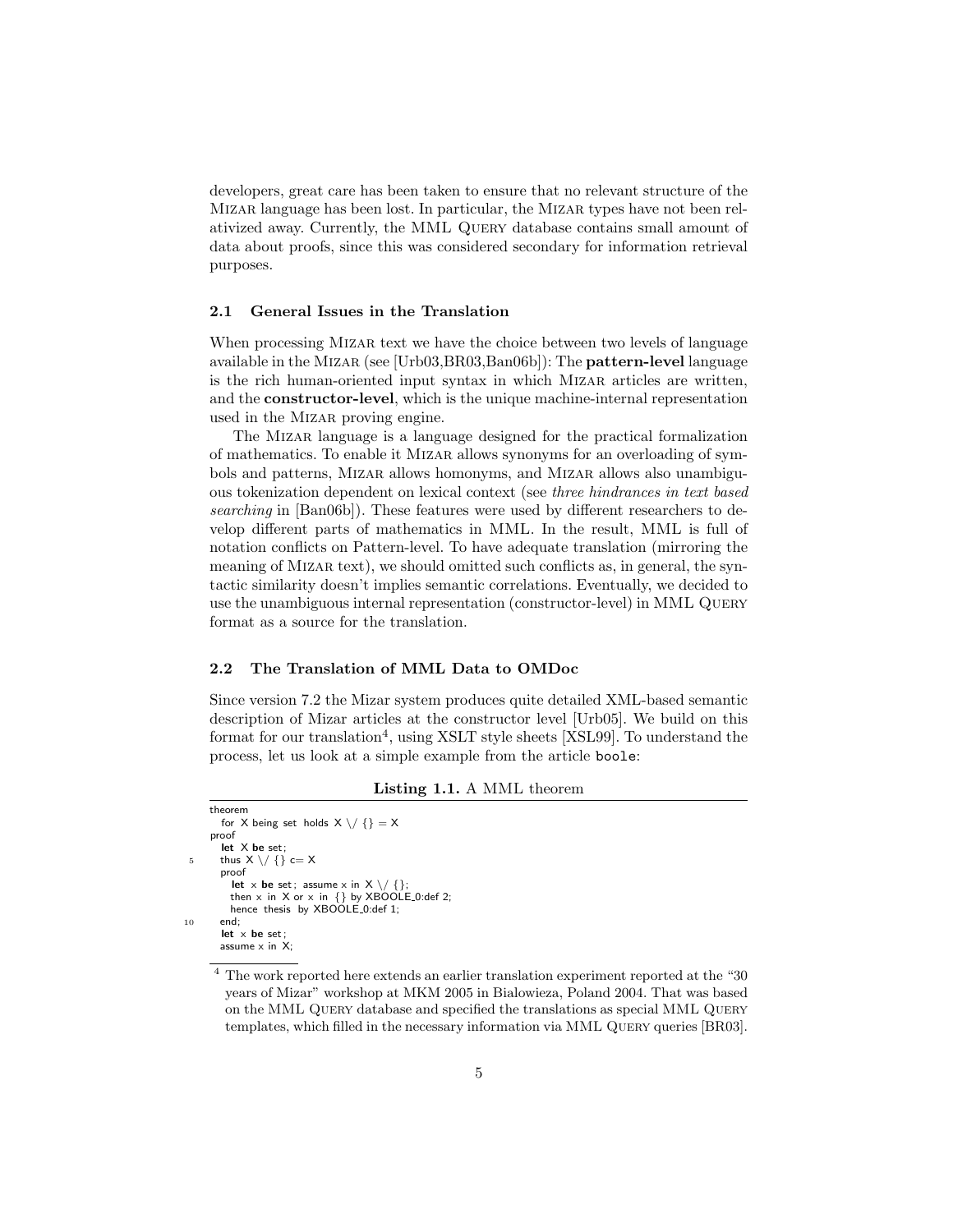Note that the identifiers in the MML text above are translated into pointers to internal array at the constructor level. For instance, set corresponds to the first constant in this array, witnessed by the attribute nr="1" in line four of Listing 1.2. Therefore, the first step is to add absolute MML addresses using Josef Urban's accommodation style sheets addabsrefs.xsl, the result of this is given in Listing 1.2 below. The style sheet has added the aid and absnr attributes in line four. This identifies the identifier set as the first constant in article HIDDEN.

Listing 1.2. The XML representation of Definition 1.1

```
1 <JustifiedTheorem plevel="" aid="BOOLE" kind="T" nr="1">
       <Proposition line ="27" col="11" plevel="" propnr="1" >
         < For pid="0" vid="3" >
            <Typ kind="M" nr="1" pid="1" aid="HIDDEN" absnr="1"><Cluster/><Cluster/>er/>></Typ>
 <Pred kind="R" nr="1" pid="7" aid="HIDDEN" absnr="1">
6 <Func kind="K" nr="6" pid="5" aid="XBOOLE 0" absnr="2">
                <Var nr="1"
                <Func kind="K" nr="5" pid="4" aid="XBOOLE 0" absnr="1"/>
              \langleFunc\rangle<Var nr="1" />11 </Pred>
          \mathord{<} / For >\mathopen{<}/Proposition\mathclose{>}<Proof line="28" col="5" plevel="" newlevel="1">. . .</Proof>
     \langle JustifiedTheorem>
```
The absolute addresses are needed to translate MML constructors into Open-Math symbols which need a name and a content dictionary for referencing: We interpret Mizar articles as OMDoc content dictionaries, and thus the identifier set is translated to the symbol  $\langle$  OMS cd="HIDDEN" name="c1"/ $\rangle$ ; as the surface identifiers like set are overloaded, we simply generate symbol names from their numbers (see also Section ??).

Note that Mizar language constructs like the Pred element on line five of Listing 1.2 are translated into OPENMATH applications (via the OMA element) where the first child is the applied function and the rest are the arguments. Similarly, MIZAR quantifiers are translated into OPENMATH bindings (via OMBIND) elements with the appropriate binding symbol as the first child. In the case of the For element on line three of Listing 1.2, we use the universal quantifier from first-order logic (see Section 3 for a discussion). The bound variable needed as the second child of the is not represented in Mizar-XML, so we invent one, but the type can be translated from the second child of the For; it is represented in the OPENMATH attribution lines 7-13 below.

Listing 1.3. The OMDoc representation of Theorem 1.1

|    | $\leq$ assertion xml: id="BOOLE.th1" type="theorem" just-by="BOOLE.pf1" $>$ |  |
|----|-----------------------------------------------------------------------------|--|
|    | $\langle$ CMP>for X being set holds X \/ {} = X $\langle$ /CMP>             |  |
|    | $\leq$ FMP logic="mizar" $>$                                                |  |
|    | <omobj xmlns="http://www.openmath.org/OpenMath"></omobj>                    |  |
| 5. | $\langle$ OMBIND $>\langle$ OMS cd="pl1" name="forall" / $>$                |  |
|    | $<$ OMBVAR $>$                                                              |  |
|    | $<$ OMATTR $>$                                                              |  |
|    |                                                                             |  |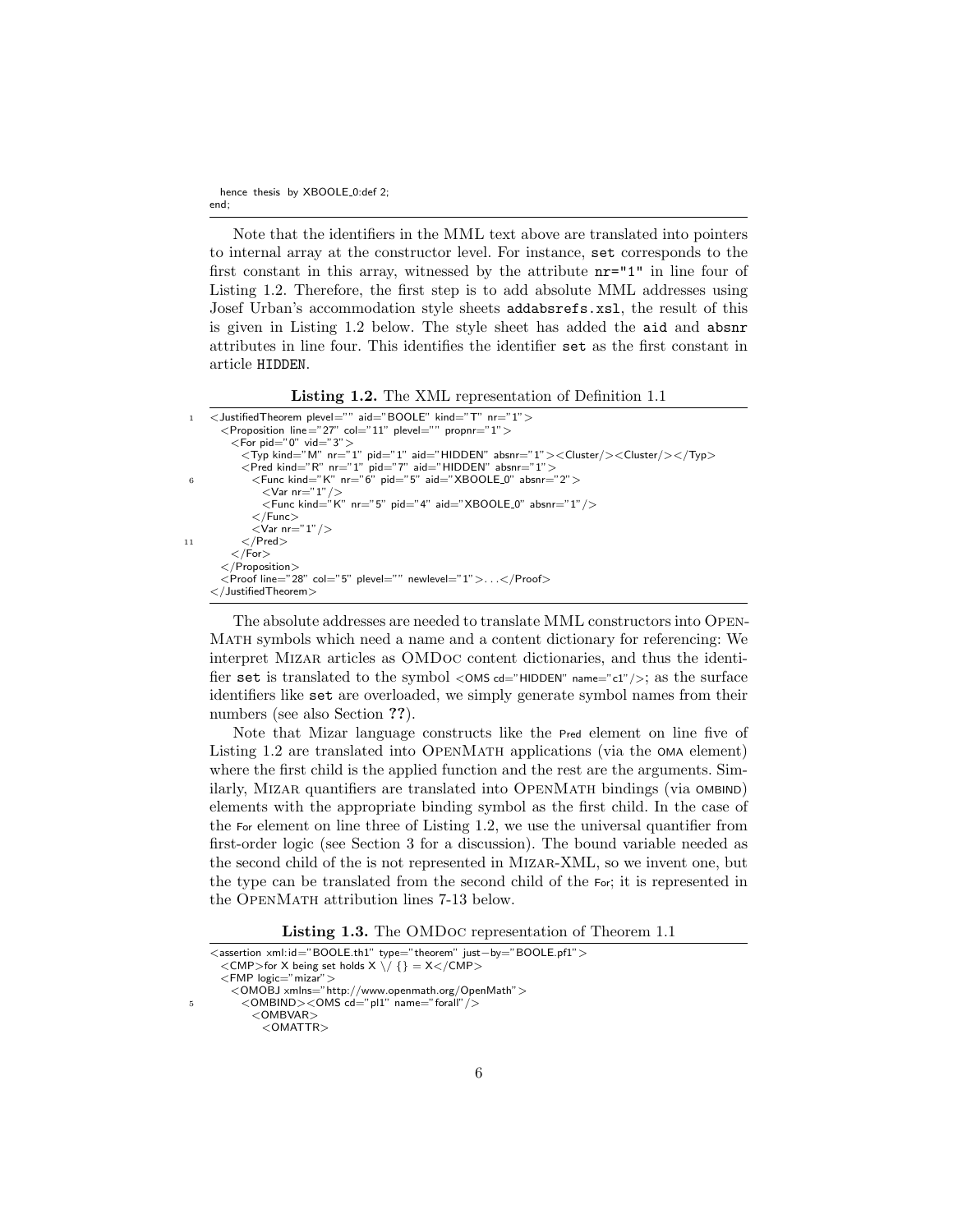```
<OMATP><OMS cd="simpletypes" name="type"/>
10 < OMS cd="HIDDEN" name="c1"/>
            </OMATP><OMV name="X"/>
           </OMATTR>
         </ÓMBVAR>15 < OMA><OMS cd="HIDDEN" name="c1" />
           <OMA><OMS cd="XBOOLE_0" name="c2"/>\langle OMV name="X"
            <OMS cd="XBOOLE_0" name="c1"/></OMA>20 <OMV name="X" />
         </OMA></0MBIND></OMOBJ>
     </FMP>25 </assertion>
```
The discourse-level constructs in Mizar are translated to the appropriate statementlevel ones in OMDoc, for instance the assertion element in line one above. The just-by attribute points to the translated proof, whose OMDoc representation is given in Listing 1.4; as we have already discussed the formula-level translation, we will just gloss them mathematical notation in the boxes.

Listing 1.4. The OMDoc representation of the proof in Listing 1.1

```
<proof xml:id="BOOLE.pf1" for="BOOLE.thm1">
       \langle symbol name="X">\langletype system="mizar">\langleset \langle/type>\langle/symbol>
       <derive>\langleFMP>\boxed{X \vee \{\}\subseteq X}\langle/FMP>5 <method xref="by">
            <proof>\langle <symbol name="x">\langletype system="mizar">\langleset |\langle/type>\langle/symbol><hypothesis><CMP>x \in X \vee \{\} </CMP></hypothesis>
              <derive>10 \langle \text{CMP}\rangle \mid x \in X \lor x \in \{\}\n\mid \langle \text{/CMD}\rangle\leqmethod \overrightarrow{xref="by">=premise xref="XBOOLE_0.\text{omdoc#XBOOLE_0.def2"}/\geq/method>\langle /derive>< derive type=" conclusion" ><method xref="by"><premise xref="XBOOLE_0.omdoc#XBOOLE_0.def1"/></method>
15 </derive>
            \langle/proof></method>\lt/derive>\langle <symbol name="x">\langletype system="mizar">\langleset |\langle/type>\langle/symbol>20 <hypothesis><CMP>x \in X </hypothesis>
       \lt derive type=" conclusion" ><method xref="by"><premise xref="XBOOLE_0.omdoc#XBOOLE_0.def2"/></method>
        \langle derive>\langle/proof>
```
Finally, environment declarations in Mizar articles can directly be mapped to imports elements in OMDoc, since they have the same function: providing vocabulary and theorems in the current environment (implicitly given by the Mizar article/OMDoc theory).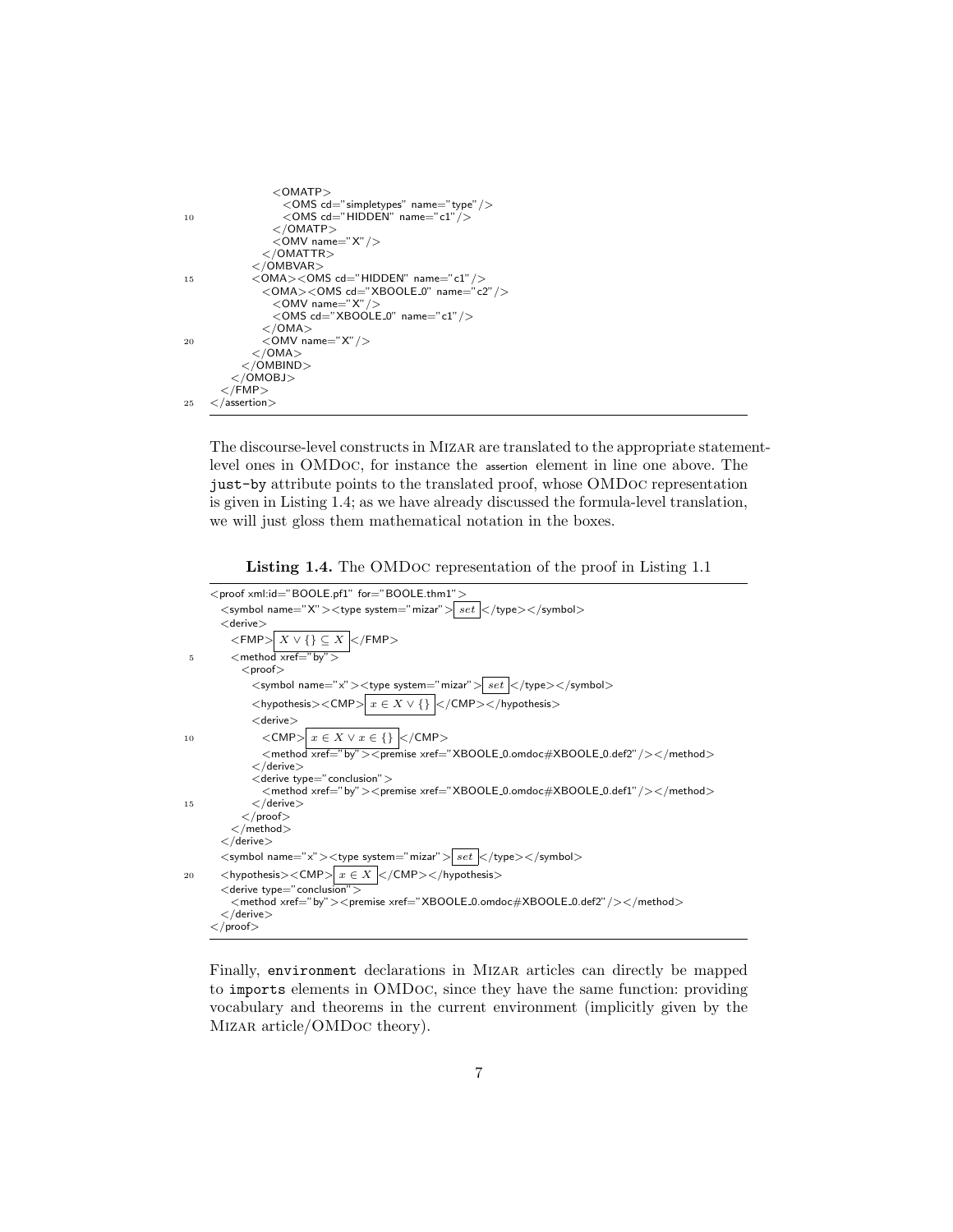# 3 OMDoc Content Dictionaries for Mizar

As the OpenMath formula language underlying the OMDoc format is logicindependent, the "reserved words" of the Mizar language are expressed as OpenMath symbols and need to be documented in content dictionaries. We have developed two OMDoc content dictionaries: mizar and mizar-types, building on an already existing set of content dictionaries for logical systems presented in [Koh06b]; see Figure 2 for details.



Fig. 2. Integrating the MIZAR language in to a Hierarchy of Logical Systems

The "Mizar-types" theory for the Mizar language defines the following symbols for constructing types, all others can be inherited from the content dictionaries already present.

- type-expression The type expression constructor. The first argument is a radix type and the rest is a list of adjectives that modify it.
- adjective-cluster The adjective composition operator. It makes an adjective cluster out of a sequence of simpler ones.
- type-expression-nonempty The operator that expresses the fact that a type is legal, since it is non-empty.
- adjective-inclusion The operator that expresses the fact that an adjective includes another on a radix type. The first argument is the radix type, the next two are adjective clusters, the first cluster entails the second one on the radix.

For the meanings of these please consult [Ban03]. The term level of the mizar language similarly profits from existing content dictionaries, we only need to specify symbols that are not present in regular first-order logic. Thus we only need to provide symbols for dealing with the Mizar type system and the weakly second-order construct of Fränkel sets. Concretely, we provide the symbols:

is The "is of type" operator in mizar. It expresses that its first argument has the type that is expressed as its second argument.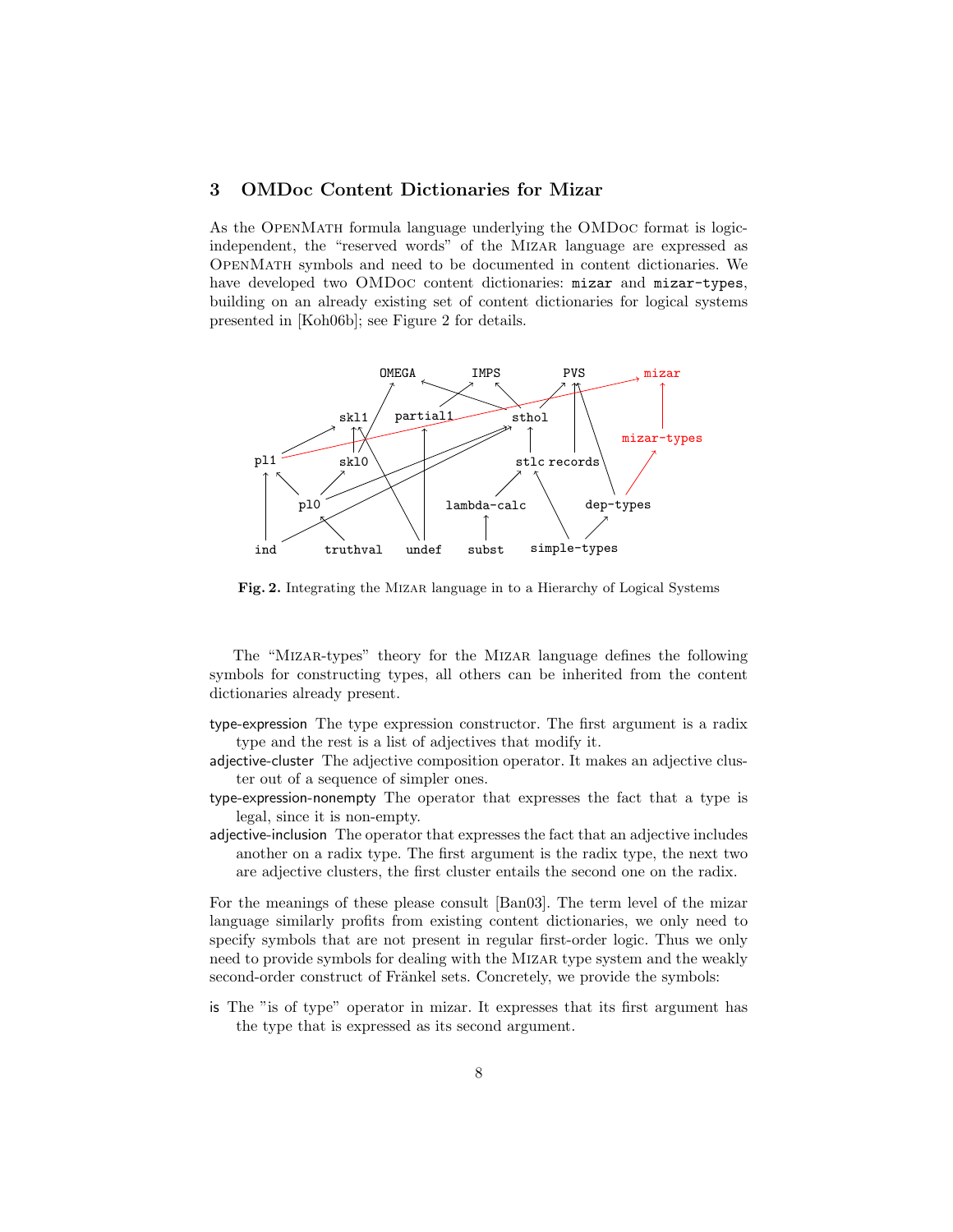- possesses The operator the expresses that a term possesses certain properties. Its first argument is the term and the rest are adjectives that express the properties.
- adjective-holds The operator that expresses the fact that an adjective always holds on a radix type. The first argument is the radix type, the second one is an adjective cluster.
- fraenkel-bind/set A Fränkel set is a set with typed bound variables in MIZAR, Exercised A Franker set is a set with typed bound variables in MIZAR,<br>e.g.  $\{x^n - 1 | \sqrt[n]{x} > 1 \text{where } x \in \mathbb{R} \text{ and } n \in \mathbb{N}\}.$  Given the mizar content dictionary, this can be represented in OpenMath as
- 1 <OMBIND><OMS cd="mizar" name="fraenkel−bind"/>  $\langle$ OMBVAR $> x : \mathbb{R}$   $\sqrt{n : \mathbb{N}}$  $\langle$ /OMBVAR $>$  $<$ OMA $>$  $<$ OMS cd $=$ " mizar"  $\,$ name $=$ " fraenkel $-$ set"  $/$  $>$   $\,mid x^n-1 \mid$  $\sqrt[n]{x} > 1$  </OMA> </OMBIND>

where the fraenkel-bind acts as a binding operator binding the variables  $x$  and  $n$  and the fraenkel-set constructor combines the set expression schema (in these bound variables) and the restriction.

These two content dictionaries act as an explicit context representations for OpenMath representations of Mizar terms. As we have seen above, the OM-Doc representation uses numbered constant names for representing constants. For presentation to the human user, the original MIZAR identifiers can be regained via the OMDoc presentation language (see [Koh06a, chapter 25]). For instance, our translation generates the following presentation element in the HIDDEN content dictionary.

 $\langle$  presentation for="c1"> $\langle$ use format="default">set $\langle$  format> $\langle$ /presentation>

Thus presenting the generated OMDoc version of a Mizar article will lead to a similar user experience (e.g. cross-linked identifiers) as the presentation generated from Mizar XML via the Mizar presentation stylesheet in the Mizar distribution. Similar presentation elements for the Mizar language symbols allow to extend this presentation mechanism to them as well, linking the generated presentation to the relevant parts of the Mizar content dictionaries making them an integrated language documentation.

But this is not the only added value we obtain from the translation: other OMDoc-based tools become applicable as well, e.g. the MathWebSearch engine [Mat07,Kc06], a highly efficient search engine for mathematical formulae in OpenMath format.

### 4 Conclusion

We have presented a structure-preserving, statement-level translation from the Mizar mathematical library to the OMDoc format. This translation currently produces valid OMDoc documents. Since the OpenMath formula language underlying the OMDoc format is logic-independent, the "reserved words" of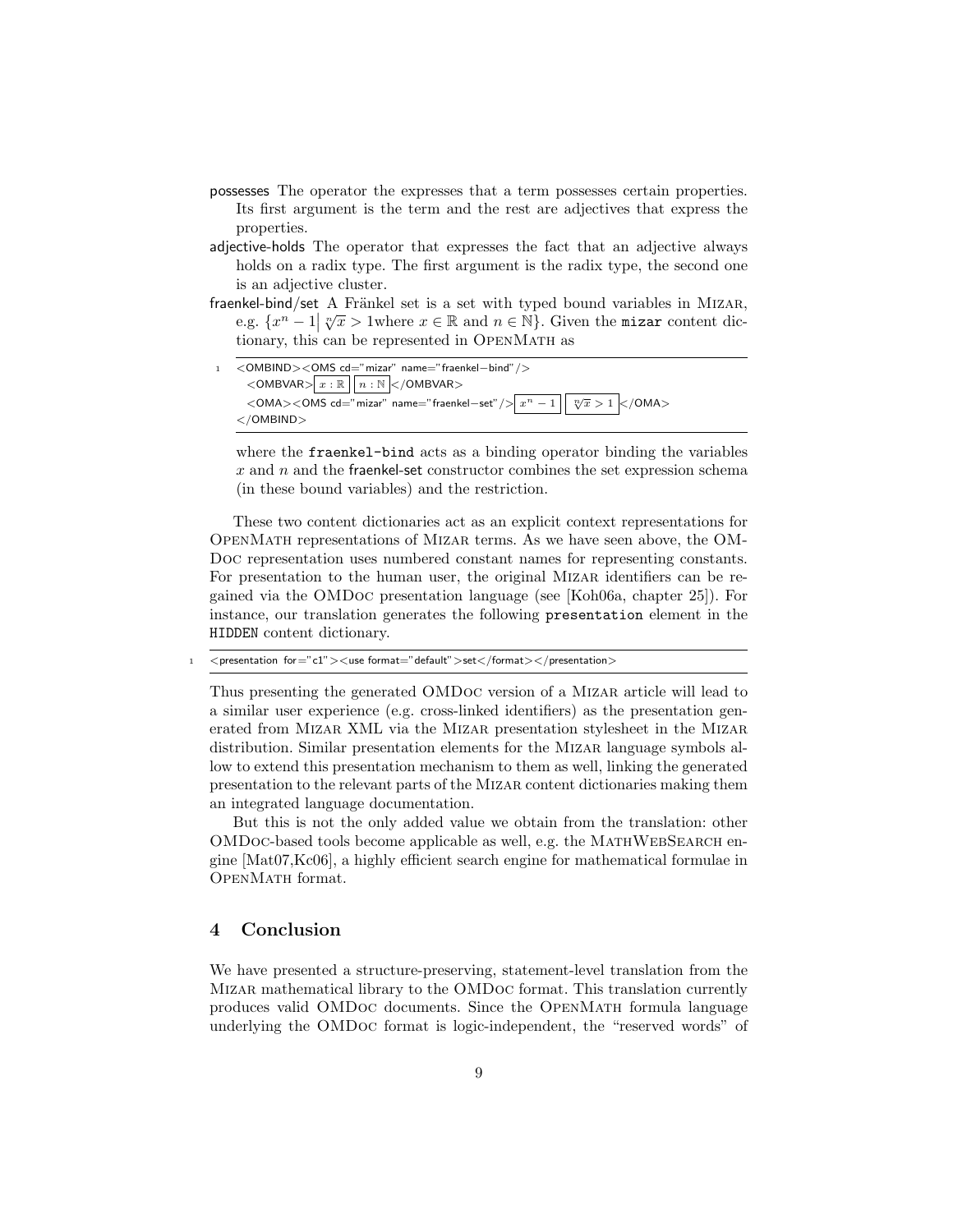the Mizar language are also expressed as OpenMath symbols, which are documented in the OPENMATH content dictionary lstinline [basicstyle=]mizar.omdoc, which builds on and is integrated with the logic hierarchy presented at [Koh06b].

In the future we plan to experiment with OMDoc-based tools on the transformed Mizar library, such as the MBase mathematical knowledge base [FK00]or the Maya development graph manager [AHMS02], which offers semantics-informed process of change management. Furthermore, we plan to evaluate Immanuel Normann's theory morphism detector [Nor06] to augment the semantic structure of the theory graph of the library, which is currently simply based on the simple inheritance structure of Mizar articles. We expect to find a theory structure that is based on the "semantic topology" of library content rather than on the historical coincidence that largely governs the structure of the library today.

Finally, we plan to develop an inverse translation from OMDoc to Mizar to allow round-tripping and checking for completeness of the transformation. If the Mizar translation of the OMDoc translation of the MML still passes the Mizar verifier, then we can be reasonably sure that no (essential) information has been lost in the translation processes.

## References

- [ABC<sup>+</sup>02] Stuart Allen, Mark Bickford, Robert Constable, Richard Eaton, Christoph Kreitz, and Lori Lorigo. FDL: A prototype formal digital library  $-$  description and draft reference manual. Technical report, Computer Science, Cornell, 2002. http://www.cs.cornell.edu/Info/Projects/NuPrl/html/ FDLProject/02cucs-fdl.pdf.
- [ABC<sup>+</sup>03] Ron Ausbrooks, Stephen Buswell, David Carlisle, Stéphane Dalmas, Stan Devitt, Angel Diaz, Max Froumentin, Roger Hunter, Patrick Ion, Michael Kohlhase, Robert Miner, Nico Poppelier, Bruce Smith, Neil Soiffer, Robert Sutor, and Stephen Watt. Mathematical Markup Language (MathML) version 2.0 (second edition). W3C recommendation, World Wide Web Consortium, 2003. Available at http://www.w3.org/TR/MathML2.
- [ABD03] Andrea Asperti, Bruno Buchberber, and James Harold Davenport, editors. Mathematical Knowledge Management, MKM'03, number 2594 in LNCS. Springer Verlag, 2003.
- [AHMS02] Serge Autexier, Dieter Hutter, Till Mossakowski, and Axel Schairer. The development graph manager MAYA (system description). In Hélene Kirchner, editor, Proceedings of 9th International Conference on Algebraic Methodology And Software Technology (AMAST'02). Springer Verlag, 2002.
- [APCS01] Andrea Asperti, Luca Padovani, Claudio Sacerdoti Coen, and Irene Schena. HELM and the semantic math-web. In Richard. J. Boulton and Paul B. Jackson, editors, Theorem Proving in Higher Order Logics: TPHOLs'01, volume 2152 of LNCS, pages 59–74. Springer Verlag, 2001.
- [Ban03] Grzegorz Bancerek. On the structure of Mizar types. Electronic Notes in Theoretical Computer Science, 85(7), 2003.
- [Ban06a] Grzegorz Bancerek. Automatic translation if Formalized Mathematics. Mechanized Mathematics and Its Applications, 5(2):19–31, 2006.
- [Ban06b] Grzegorz Bancerek. Information retrieval and rendering with MML Query. In Jon Borwein and William M. Farmer, editors, Mathematical Knowledge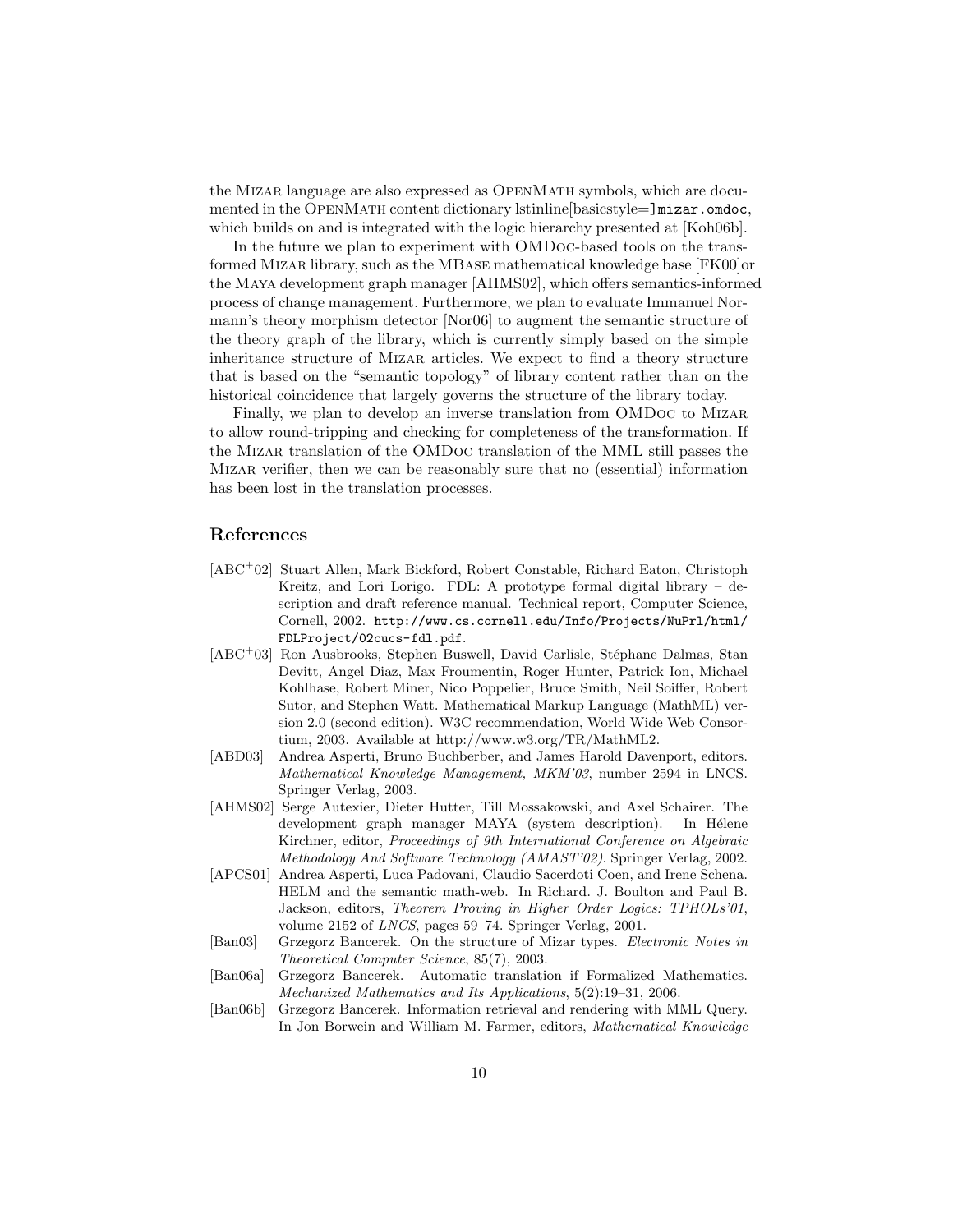Management, MKM'06, number 4108 in LNAI, pages 266–279. Springer Verlag, 2006.

- [BCC<sup>+</sup>04] Stephen Buswell, Olga Caprotti, David P. Carlisle, Michael C. Dewar, Marc Gaetano, and Michael Kohlhase. The Open Math standard, version 2.0. Technical report, The Open Math Society, 2004. http://www.openmath. org/standard/om20.
- [BR03] Grzegorz Bancerek and Piotr Rudnicki. Information retrieval in MML. In Asperti et al. [ABD03], pages 119–131.
- [DW97] Ingo Dahn and Christoph Wernhard. First order proof problems extracted from an article in the mizar mathematical library. In Ulrich Furbach and Maria Paola Bonacina, editors, Proceedings of the International Workshop on First order Theorem Proving, number 97-50 in RISC-Linz Report Series, pages 58–62. Johannes Kepler Universität Linz, 1997.
- [FK00] Andreas Franke and Michael Kohlhase. System description: MBase, an open mathematical knowledge base. In David McAllester, editor, Automated Deduction – CADE-17, number 1831 in LNAI, pages 455–459. Springer Verlag, 2000.
- [ICW06] Tetsuo Ida, Jacques Calmet, and Dongming Wang, editors. Proceedings of Artificial Intelligence and Symbolic Computation, AISC'2006, number 4120 in LNAI. Springer Verlag, 2006.
- [JFM] Journal of formalized mathematics. http://www.mizar.org/JFM.
- [Kc06] Michael Kohlhase and Ioan Sucan. A search engine for mathematical formulae. In Ida et al. [ICW06], pages 241–253.
- [Koh06a] Michael Kohlhase. OMDoc An open markup format for mathematical documents [Version 1.2]. Number 4180 in LNAI. Springer Verlag, 2006.
- [Koh06b] Michael Kohlhase. Standardizing context in system interoperability. In OMDoc – An open markup format for mathematical documents [Version 1.2] [Koh06a].
- [LK06] Christoph Lange and Michael Kohlhase. A semantic wiki for mathematical knowledge management. In Max Völkel, Sebastian Schaffert, and Stefan Decker, editors, Proceedings of the 1st Workshop on Semantic Wikis, European Semantic Web Conference 2006, volume 206 of CEUR Workshop Proceedings, Budva, Montenegro, June 2006.
- [LM06] Paul Libbrecht and Erica Melis. Methods for Access and Retrieval of Mathematical Content in ActiveMath. In N. Takayama and A. Iglesias, editors, Proceedings of ICMS-2006, number 4151 in LNAI. Springer Verlag, 2006. http://www.activemath.org/publications/ Libbrecht-Melis-Access-and-Retrieval-ActiveMath-ICMS-2006.pdf.
- [MAF<sup>+</sup>01] E. Melis, J. Buedenbender E. Andres, Adrian Frischauf, G. Goguadze, P. Libbrecht, M. Pollet, and C. Ullrich. The Activemath Learning Environment. Artificial Intelligence and Education, 12(4), 2001.
- [Mat07] Math web search. web page at http://kwarc.info/projects/mws/, seen Jan 2007.
- [Miz] Mizar manuals. http://mizar.org/project/bibliography.html.
- [MM06] Rajesh Munavalli and Robert Miner. Mathfind: a math-aware search engine. In SIGIR '06: Proceedings of the 29th annual international ACM SIGIR conference on Research and development in information retrieval, pages 735–735, New York, NY, USA, 2006. ACM Press.
- [MY03] Bruce R. Miller and Abdou Youssef. Technical aspects of the digital library of mathematical functions. Annals of Mathematics and Artificial Intelligence, 38(1-3):121–136, 2003.